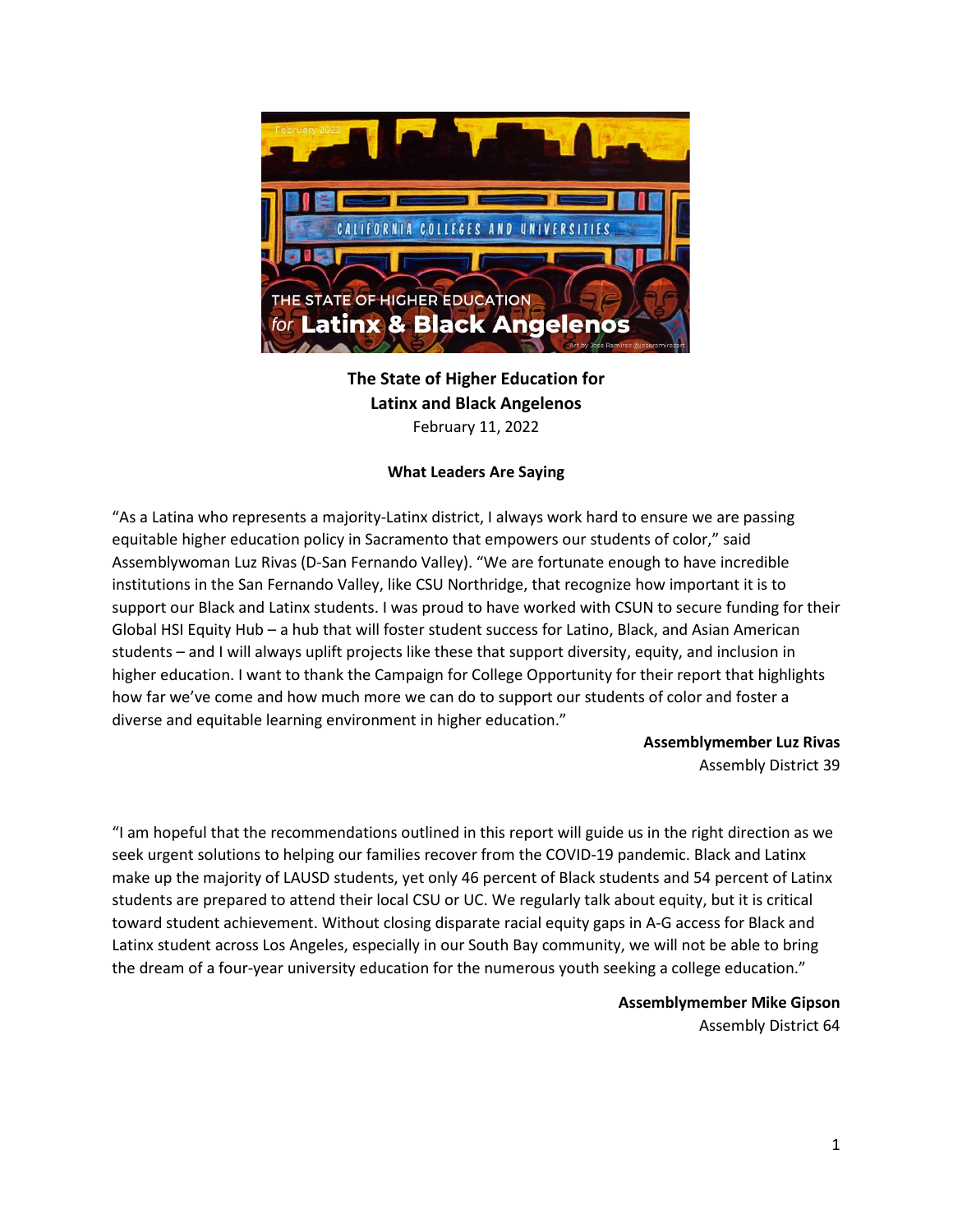"I thank the Campaign for College Opportunity (CCO) for its work helping California's Black and Latino students succeed in higher education," said Assembly Member Miguel Santiago (D-Los Angeles). "As indicated in CCO's report, students who complete either the FAFSA or California DREAM Act application can receive more financial aid and be able to afford higher education. That is why I support the new requirement to have all high schools support students with the FASFA and the California DREAM Act applications and why we made this a requirement for students receiving a California College Promise waiver to receive two years of free community college."

# **Assemblymember Miguel Santiago**

Assembly District 53

"As a representative of a district with the greatest number of LAUSD schools within its boundaries, I am well aware that Black and Latino students continue to face inequities due to their socio-economic situation and artificial barriers created for them such as access to A-G coursework. A student's zip code should not be a factor in their pathway to academic success. School district's must re-analyze the A-G completion data to ensure equity and equality for all students – otherwise we will see a widening of the racial equity gap."

#### **Assemblymember Reggie Jones-Sawyer**

Assembly District 59

"Without continuously assessing student data and outcomes, we can't truly realize our hopes for ensuring every student can enroll and succeed in college. We applaud this report for uplifting the important state of higher education in Los Angeles, especially for our Black and Latino students."

#### **Dr. Ana Ponce**

Executive Director, Great Public Schools Now

"This powerful and well-researched CCO report should serve as our urgent clarion call for educatoractivists and policy makers to do major things differently to ensure equitable access and student success—an essential and timely investment towards California's future stability, progress and inclusive prosperity."

### **Dr. Francisco Rodriguez**

Chancellor, Los Angeles Community College District

"In order to properly support Black and Latinx Angelenos students in higher education success, we need to bring to light and understand the barriers and inequities they face in K-12. This report does just that, and offers key recommendations that decision makers, parents, community leaders, and especially school districts can act on. We need to see real change now in order to fight against disparities that not only existed before COVID-19, but those that have compounded and those that have emerged since the pandemic began."

**Vanessa Aramayo**

Executive Director, Alliance for a Better Community